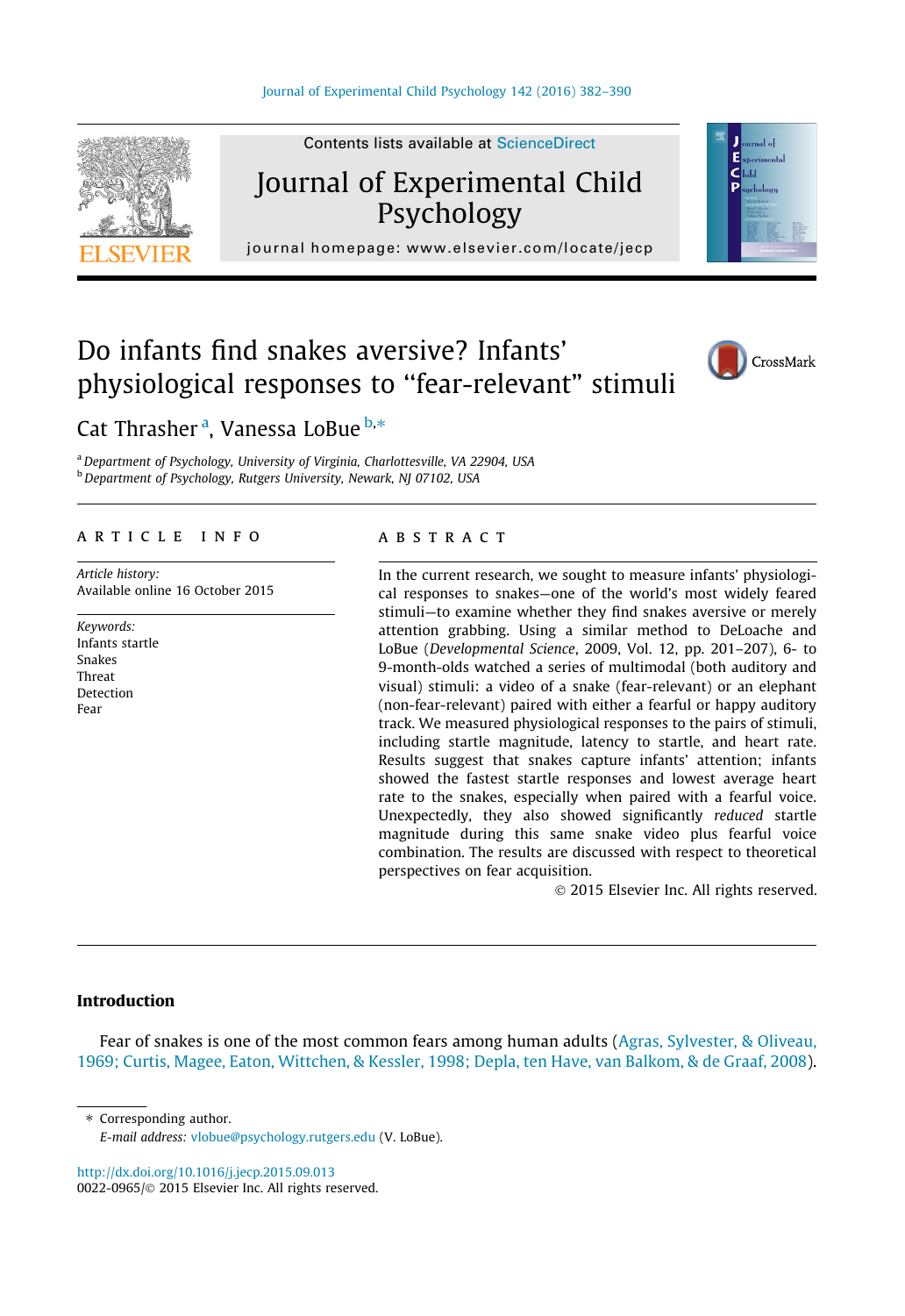Because of its overrepresentation in clinical studies of common fears and phobias, researchers have speculated widely about the origins of snake fear. Many have proposed that snakes are part of a special class of evolutionary threats for humans and non-human primates and that snake fear is either innate and does not require specific learning ([Poulton & Menzies, 2002\)](#page-8-0) or it is privileged and is learned especially quickly [\(Öhman & Mineka, 2001; Seligman, 1971](#page-8-0)).

A large body of research with both human adults and non-human primates confirms that snakes are indeed a special class of stimuli. Rhesus monkeys, for example, quickly learn to fear snakes after watching a conspecific display snake fear. Crucially, this fear learning is selective, and monkeys do not learn to fear flowers or rabbits after watching a similar display [\(Mineka, Keir, & Price, 1980; Mineka,](#page-8-0) [Davidson, Cook, & Keir, 1984](#page-8-0)). Likewise, adults more strongly associate photographs of snakes and spiders than flowers and mushrooms with an aversive electric shock, as evidenced by slower extinction to this pairing ([Öhman, Fredrikson, Hugdahl, & Rimmo, 1976](#page-8-0); for a review, see [Öhman & Mineka,](#page-8-0) [2001](#page-8-0)). There is also evidence that snakes are privileged in visual attention; adults more quickly detect photographs of snakes and spiders than flowers and mushrooms [\(Öhman, Flykt, & Esteves, 2001](#page-8-0)).

More recent work lends further support for the idea that snakes are a special category of stimuli for humans, demonstrating that even infants and young children respond differentially to snakes than to other stimuli. First, preschool children, infants, and even monkeys show the same attentional bias for snakes that adults show and detect them more quickly than flowers, frogs, and caterpillars (LoBue  $\&$ [DeLoache, 2008, 2009; Shibasaki & Kawai, 2009](#page-8-0)). Second, infants more readily match the image of a snake with something fearful. For example, [DeLoache and LoBue \(2009\)](#page-8-0) presented 7- to 16-month-olds with two videos side by side on a large screen—one snake and one non-snake (e.g., elephant, giraffe) paired with an auditory track of either a happy or fearful voice. Infants looked longer at the snakes when listening to a fearful voice than when listening to a happy voice, suggesting that they found something natural about the combination of a snake with a fearful voice. They did not show differential responding to non-snakes as a function of the auditory stimuli. Similarly, [Rakison \(2009\)](#page-8-0) reported that 11-month-old female infants—but not male infants—learned to associate images of snakes and spiders with fearful faces but not with happy faces. In contrast, when tested with images of nonthreatening stimuli such as flowers and mushrooms, infants did not make any associations between the stimuli and happy or fearful faces, suggesting that female 11-month-olds readily associate snakes and spiders with a fearful face.

Together, this developmental work has been interpreted as evidence in support of evolutionary perspectives about the origins of snake fear. But do the findings described above necessarily indicate that infants are *afraid* of snakes or that they find snakes aversive? A closer look at these data suggests that they do not. [DeLoache and LoBue \(2009\)](#page-8-0) examined 9-month-olds' baseline responses to snake and non-snake animal videos and reported no differences in behavior; that is, infants showed equal looking time to both and made equal attempts to grasp for them. In fact, the 9-month-olds attempted to pick up moving snakes from the screen and showed no behavioral evidence of fear. Moreover, in a recent examination of 18- to 36-month-old children's approach and avoidance responses to live animals, researchers again reported no evidence that young children avoid a live snake and spider ([LoBue, Bloom Pickard, Sherman, Axford, & DeLoache, 2013](#page-8-0)). In contrast, children demonstrated an avid interest in all of the live animals, an interest that was equal for nonthreatening animals (e.g., hamster, fish) and for threatening animals (e.g., snake, spider). This work suggests that snakes might be a special class of stimuli for infants and children but that this special status is related to heightened attention and is not necessarily indicative of fear or aversion ([LoBue, 2013;](#page-8-0) [LoBue & Rakison, 2013](#page-8-0)).

The current experiment was designed to further examine this issue by studying the physiological correlates of infants' behavioral responses to snakes, specifically by measuring heart rate and startle responses. Heart rate deceleration has been used as a measure of orienting or attention [\(Graham &](#page-8-0) [Clifton, 1966](#page-8-0)), whereas heart rate acceleration has been used as an index of fear ([Campos, Emde,](#page-8-0) [Gaensbauer, & Henderson, 1975](#page-8-0)). Similarly, a facilitated startle response has been used to measure heightened attention called *attention-modulated startle* [\(Anthony & Graham, 1983, 1985\)](#page-7-0), whereas others have interpreted facilitated startle responses as vigilance or ''freezing"—a category of physiological reactions undergone by humans when confronted with threat—called emotionmodulated startle ([Lang, Bradley, & Cuthbert, 1997\)](#page-8-0).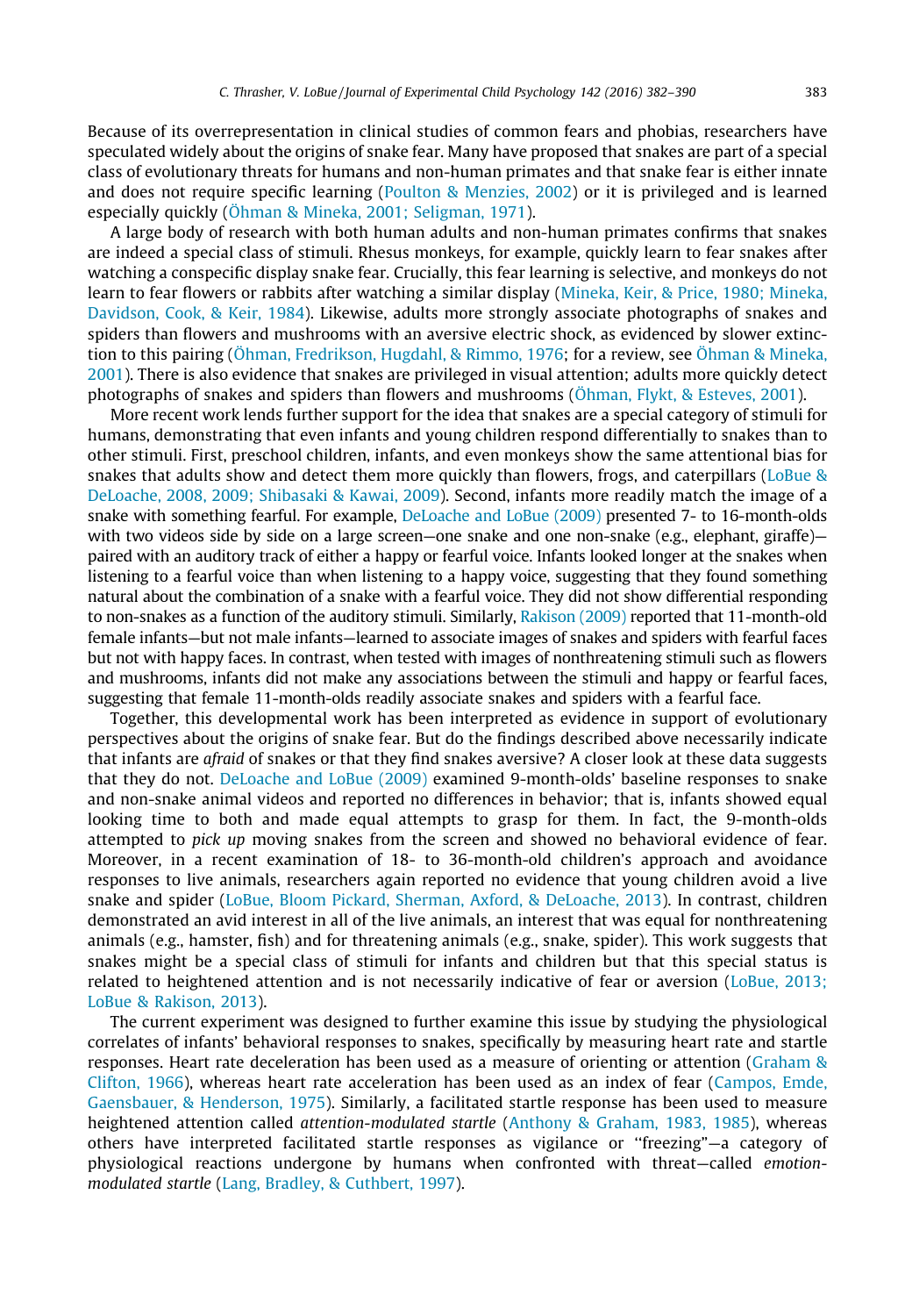Indeed, adults and infants as young as 5 months have a facilitated startle response when presented with negatively valenced stimuli as opposed to positively valenced stimuli [\(Balaban, 1995](#page-7-0)), and 9-month-old infants demonstrate a larger startle eye-blink response in response to evolutionarily fear-relevant sounds (e.g., snake hiss) when compared with pleasant sounds (e.g., baby laughing) or even modern fear-relevant sounds (e.g., bomb exploding) ([Erlich, Lipp, & Slaughter, 2013\)](#page-8-0).

Here, we sought to examine infants' physiological responding to various fear-relevant and fear-irrelevant stimuli. Using a similar method to [DeLoache and LoBue \(2009\),](#page-8-0) we presented 6- to 9-month-olds with a series of multimodal (both auditory and visual) stimuli: a video of a snake (fear-relevant) or an elephant (non-fear-relevant) paired with either a fearful or happy auditory track. We measured physiological responses to the pairs of stimuli, including startle magnitude, latency to startle, and heart rate changes. If infants' responses to snakes are related to fearful or defensive responses to negative or threatening stimuli, infants should show higher heart rate and startle magnitude when watching a video of a snake or when listening to a fearful voice. In contrast, if infants' rapid responses to snakes and their propensity to match the image of a snake with a fearful voice reflect a more benign attentional bias, infants should demonstrate lower heart rate and possibly a more rapid startle response and higher startle magnitude to snakes versus non-snakes.

# Method

# **Participants**

Participants were 28 6- to 9-month-old infants ( $M = 7.8$  months, range  $= 6.3 - 9.1$ ). The sample was recruited from records of birth announcements in the local Charlottesville, Virginia, community in the eastern United States and was predominantly Caucasian and middle class. All infants completed at least half of the trials; therefore, no participants were eliminated from the analyses.

#### Visual and auditory stimuli

The visual stimuli were six snake and six elephant videos (each 6 s in duration) in which a snake slithered or an elephant walked horizontally from one side of the screen to the other against a natural landscape. The six elephant videos were taken from nature films, and the six snake videos were filmed by the authors and matched to the elephant videos for similar animal size and landscape color. The clips were controlled for consistency from start to finish, depicting the elephants or snakes moving at a constant pace throughout the 6-s presentation so that there were no significantly novel movements from one second to the next. Each video was paired with one of eight audio recordings featuring either a fearful or happy voice. The eight audio recordings were of the same two nonsense phrases consisting of sounds from Eastern European languages spoken by four men and four women. These recordings are validated for emotional content and have been used in several previous studies of adult perception of emotion [\(Banse & Scherer, 1996](#page-7-0)).

## Visual startle probe

Startle responses are typically elicited by presenting infants with a visual or auditory stimulus and interrupting that stimulus with an aversive startle probe such as a bright flash of light or a burst of loud noise. The startle probe used here was a white video frame presented for approximately 50 ms embedded twice in each presentation block: once during the video/voice pair and once during the intertrial interval. We chose to present the probes 0 to 5 s after the onset of the foreground stimulus in an effort to measure infants' startle reactions while infants were still orienting ([Richards & Casey,](#page-8-0) [1992\)](#page-8-0) but before they had entered a state of sustained attention, which is typically characterized by a different set of behaviors ([Posner & Rothbart, 2007\)](#page-8-0). Two probes were presented at different time points in order to reduce habituation from trial to trial. For half of the trials, the first probe was presented 3 s after video onset. For the other half, the first probe was presented 4.5 s after video onset. The second probe was presented during the intertrial interval at random time intervals following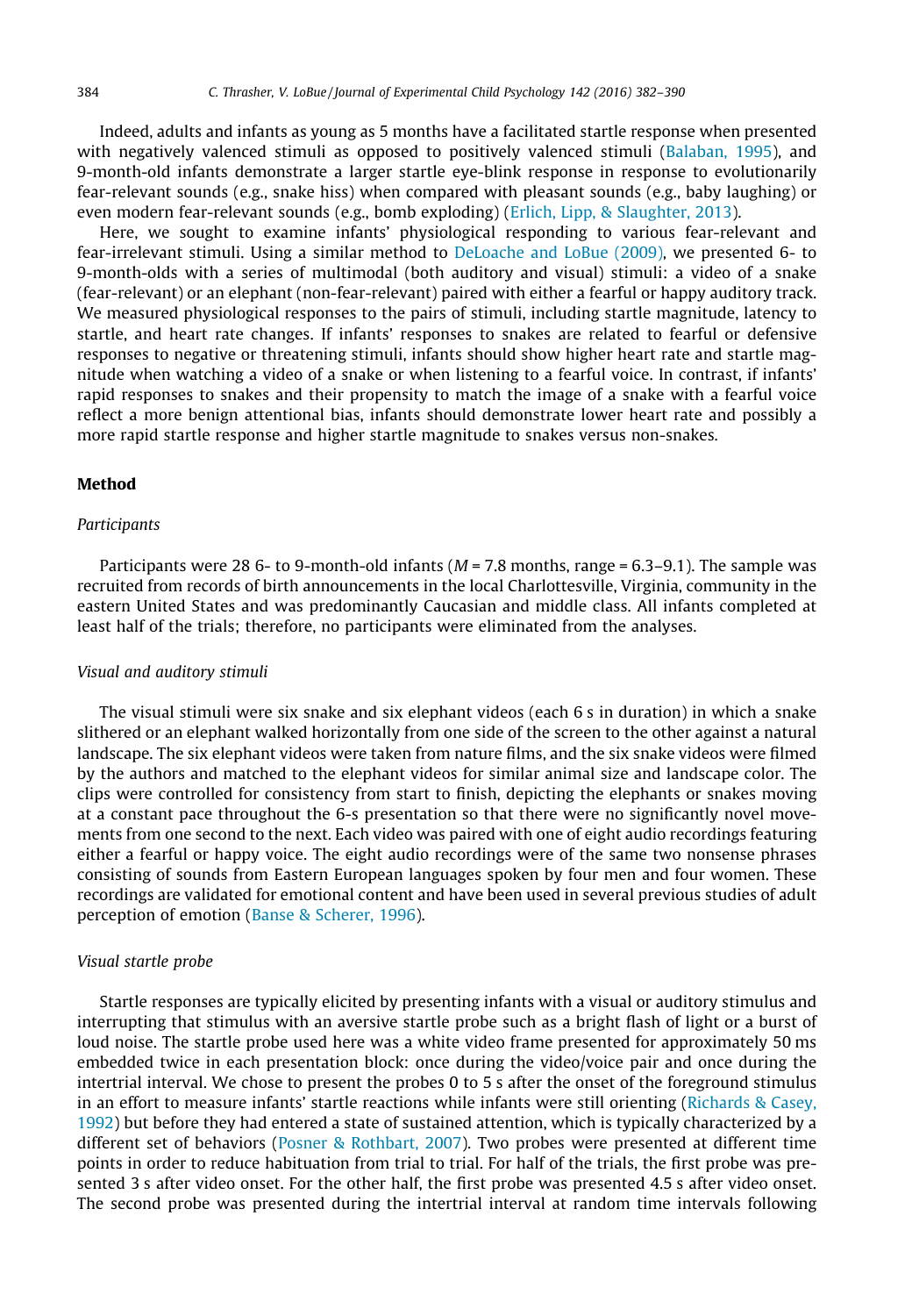video offset. Because the startle probes during the intertrial interval provided a greater contrast in stimulus level between foreground and probe (e.g., watching a black screen and seeing a flash of light) than during experimental conditions (e.g., watching a bright animal video and seeing a flash of light), startle amplitudes during the intertrial intervals were anticipated to be higher than those during experimental tasks regardless of attention levels. This will likely differ from several studies on visual attention that report greater startle amplitudes during attention-engaging foregrounds compared with the no-stimulus intertrial intervals (e.g., [Richards, 2000](#page-8-0)).

#### Apparatus

The stimuli were presented using DMDX presentation software [\(Forster & Forster, 2003\)](#page-8-0). Videos were projected onto an 80 by 110-cm screen area approximately 110 cm from the infant. The projected visual startle probe filled the white screen, and the size of the video projection was 55 by 40 cm. The videos were presented at a frame rate of 15 frames per second, and the monitor refresh rate was set at 60 Hz. The voices came from two speakers located behind the screen. A video camera situated below the screen filmed the infant's head and eyes throughout the procedure. All 12 films were presented twice: once with a fearful voice and once with a happy voice. They were preceded by a 6-s attention-getter (either a flashing dot or a dynamic baby face paired with ringing bells) to focus the infant's attention to the center of the screen prior to video onset. Each video was followed by an 8-s intertrial interval that consisted of a black screen with a small flashing plus sign to encourage the infant to continue looking. DMDX presented the blocks of attention-getter, video/voice pair, and intertrial interval in a random order for a total of 24 trials.

# Physiological measures

Startle eye blink responses were assessed by measuring electromyographic (EMG) activity of the orbicularis oculi through two Ag/AgCl miniature electrodes attached under the infant's left eye. Electrocardiogram (EKG) was recorded from two electrodes attached to the left and right sides of the infant's upper back and a ground electrode attached to the center of the infant's lower back.

# Procedure

On entering the lab, an experimenter cleaned and abraded the area under the infant's left eye and attached all five electrodes to the infant's body. The infant was then seated on a parent's lap in front of the screen in a darkened room. The parent was blindfolded in order to control for the parent's own visual startle reaction that could influence the reaction of the child. Once set up, the experimenter closed the door and manually began the presentation. From this point, DMDX controlled the presentation of trials automatically. During the stimulus presentation, the participant was monitored through an auditory headset that allowed the experimenter to listen and communicate with the parent if necessary.

#### Startle quantification

Signal processing was conducted using Neuroscan's Edit software. The signal was amplified at 2010 AC, digitized at 1000 Hz, and filtered online with a digital 60-Hz notch filter. It was then smoothed and filtered offline (bandpass = 80–240 Hz). For each probe presented, startle amplitude was calculated by subtracting the peak amplitude during the 50 ms prior to startle probe onset (baseline) from the peak amplitude during the 30- to 350-ms period following startle probe onset to yield a difference score. Startle latency (latency to peak startle) and magnitude (the average amplitude of all trials) were calculated for each condition. To control for individual differences in startle amplitudes, microvolt  $(\mu V)$ values during all four conditions were standardized by dividing the startle amplitude of each trial by that participant's average startle magnitude during the no-stimulus intertrial intervals, yielding a proportion change score for startle amplitude.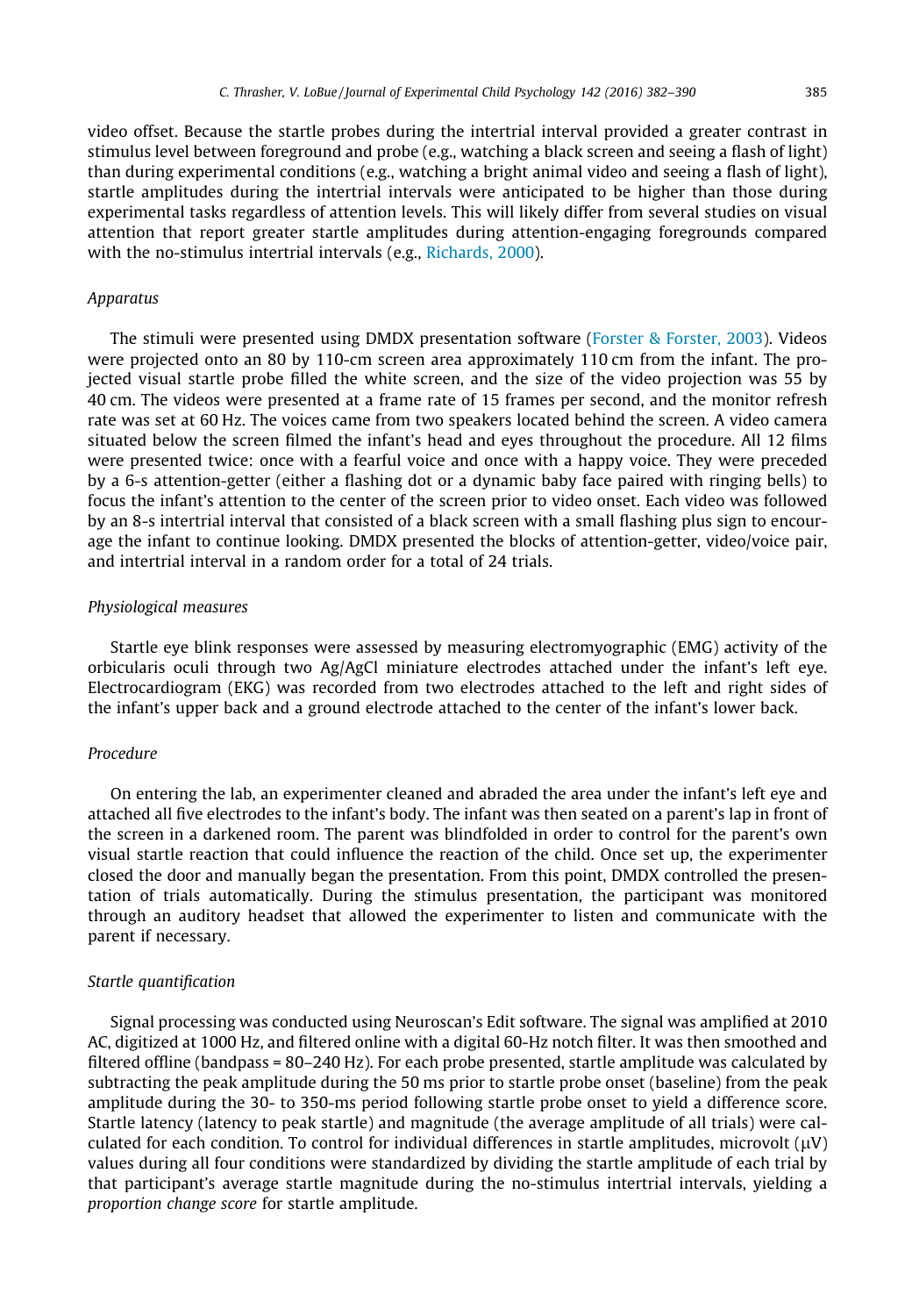# <span id="page-4-0"></span>Heart rate quantification

Heart rate signal was first filtered online using a digital 60-Hz notch filter. Afterward, QRSTool ([Allen, Chambers, & Towers, 2007\)](#page-7-0) was used to calculate the average inter-beat intervals (IBIs) during each 6-s video and 8-s intertrial interval for each participant. IBIs were then used to calculate heart rate. A proportion change score for heart rate was calculated by dividing the average heart rate of each trial by that participant's average heart rate during the no-stimulus intertrial intervals. The proportion change score allowed standardization of heart rate changes across conditions.

# Assessment of looking time

Pre-probe, post-probe, and full-trial looking times were assessed using the Supercoder program ([Hollich, 2005\)](#page-8-0) and the video recordings by coders blind to the conditions. Supercoder enables one to code looking time frame by frame, allowing for very accurate coding at 30 frames per second. The primary coder coded looking time for all participants, and a second coder coded one fourth of the participants' looking times. Reliability was 96%.

# Results

Linear mixed models were used to assess the main effects of animal (snake vs. elephant), voice (happy vs. fearful), and the animal by voice interaction across repeated measurements of proportion change scores for startle magnitude, latency, and heart rate. Trials were excluded from the analyses (222 total trials; 33% of data) if (a) the infant was not attending to the video during startle probe onset, (b) the infant was not attending to the video for at least 1 s prior to startle probe onset, (c) there was excessive noise in the EMG signal during the 50 ms prior to startle probe onset, or (d) there was excessive noise in EMG or heart rate signal throughout the entire trial segment.

For proportion change scores in startle magnitude, there was a main effect of animal (snake vs. elephant),  $F(1,252) = 5.02$ ,  $p = .026$ , with a lower startle magnitude for snake films ( $M = .94$ ,  $SE = .10$ ) than for elephant films  $(M = 1.03, SE = .09)$ . There was also a significant animal by voice interaction,  $F(1,252) = 4.96$ ,  $p = .027$ , indicating that the startle magnitude for the snake films during the fearful voice ( $M = 0.88$ ,  $SE = 0.16$ ) was lower than that for all other conditions. More specifically, startle magnitude for snakes ( $M = 0.88$ ,  $SE = 0.16$ ) was significantly lower than that for elephants  $(M = 1.05, SE = 0.13)$ ,  $F(1,131) = 11.81$ ,  $p < .0001$ , during the fearful voice; there was no significant difference in startle magnitude for snakes ( $M = 1.01$ ,  $SE = 0.13$ ) versus elephants ( $M = 1.00$ ,  $SE = 0.13$ ) during the happy voice,  $F(1,147) = 0.00$ ,  $p = 1.00$ . Furthermore, startle magnitude was significantly lower for snakes during the fearful voice  $(M = 0.88, SE = 0.16)$  than during the happy voice





Fig. 1. Proportion change scores (trial amplitude in  $\mu$ V divided by the average amplitude during the baseline intertrial interval for that subject) in startle magnitude for each condition.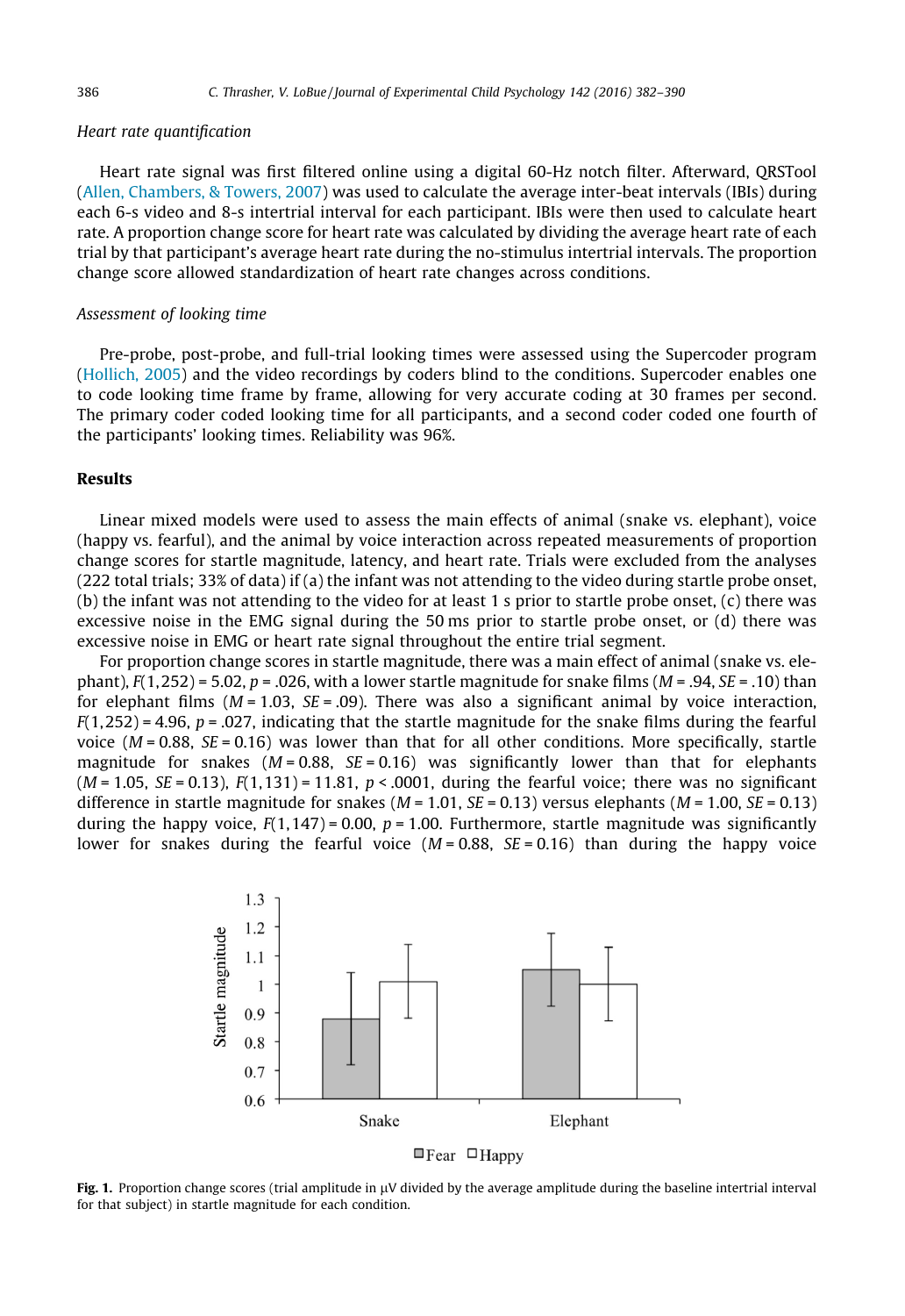

Fig. 2. Proportion change scores (average heart rate during trial divided by the average heart rate during the baseline intertrial interval for that subject) in heart rate (in beats per second) for each condition.



Fig. 3. Startle latency (in ms) for each condition.

 $(M = 1.01, SE = 0.13)$ ,  $F(1,98) = 4.90$ ,  $p = .029$ ; it was not significantly different for elephants based on voice condition,  $F(1,157) = 1.07$ ,  $p = .302$  (see [Fig. 1](#page-4-0)).

For proportion change scores for heart rate, there were no significant main effects, but there was a significant animal by voice interaction,  $F(1,383) = 6.29$ ,  $p = .013$  (see Fig. 2). Decomposition of this interaction revealed that heart rate was significantly lower for the snakes during the fearful voice  $(M = .96, SD = .006)$  than during the happy voice  $(M = .98, SD = .006)$ ,  $F(1,213) = 6.13$ ,  $p = .014$ ; there was no significant difference in heart rate change for the elephant videos during the fearful voice  $(M = .97, SD = .006)$  versus the happy voice  $(M = .97, SD = .007)$ ,  $F(1,171) = 1.04$ ,  $p = .307$ .

Finally, for startle latency, there was only a significant main effect of animal film,  $F(1,400) = 9.61$ ,  $p = .002$  (see Fig. 3); startle latency for snake films ( $M = 192.9$ ,  $SE = 5.6$ ) was significantly shorter than that for elephant films ( $M = 211.7$ ,  $SE = 5.2$ ).

#### **Discussion**

The goal of the current research was to examine the physiological correlations to infants' responses to snakes to elucidate whether there is any evidence that infants find snakes aversive or fearful or whether their bias for snakes is more likely attentional. The results support the latter; infants demonstrated the lowest heart rate when viewing snakes paired with a fearful voice. Furthermore, infants startled more quickly when viewing snakes versus non-snakes, but the magnitude of the startle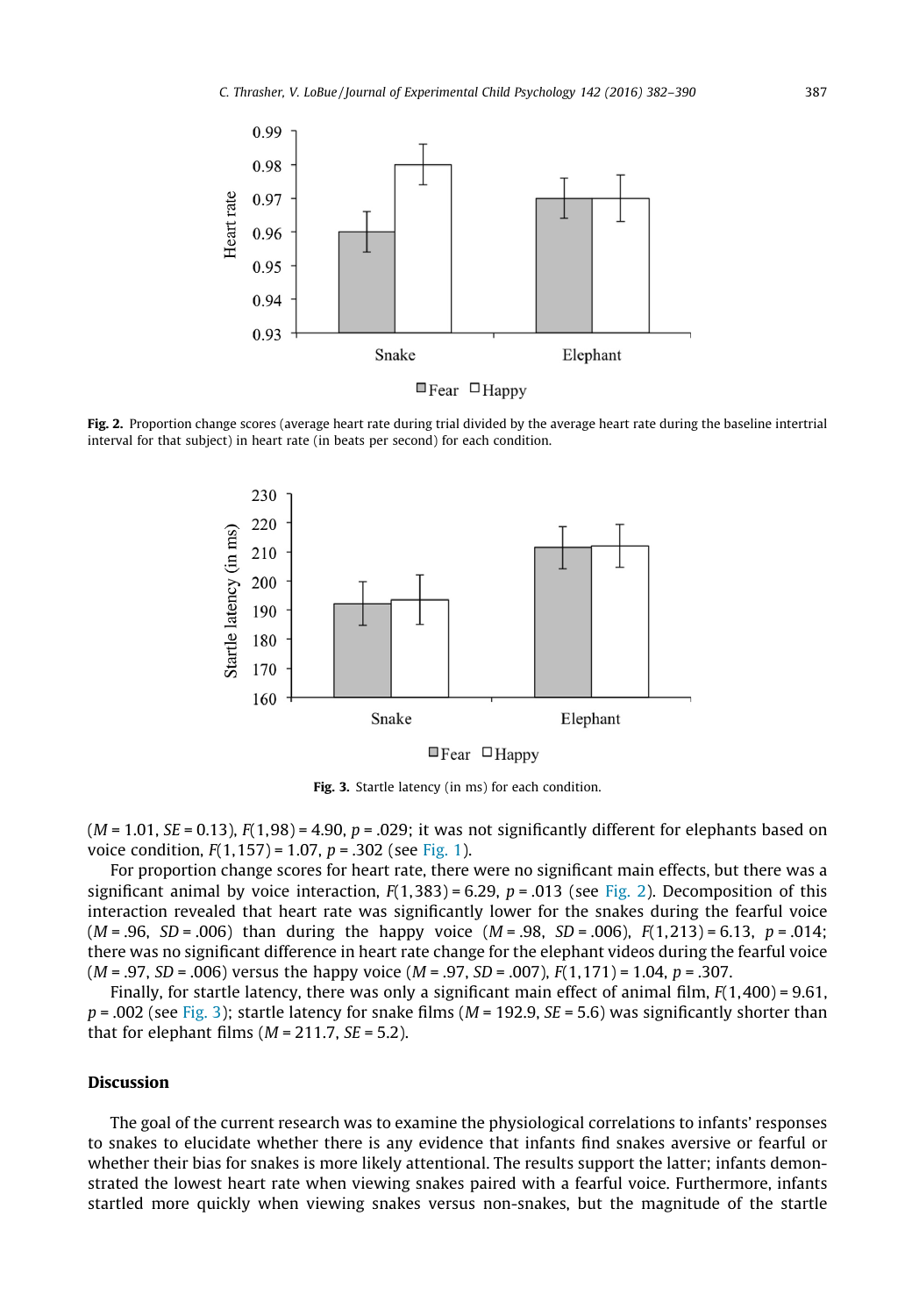was, surprisingly, lower for snakes (especially when paired with a fearful voice) than for other conditions. This provides evidence consistent with previous work by [DeLoache and LoBue \(2009\)](#page-8-0) showing heightened attention to videos of snakes when paired with a fearful voice because lower heart rate is generally indicative of heightened attention or an orienting response. It is also consistent with previous work showing that infants more rapidly detect snakes because infants were startled more quickly to the snake versus non-snake videos ([LoBue & DeLoache, 2009](#page-8-0)). However, the results do not provide support for the contention that infants are necessarily afraid of snakes or find them aversive; they did not demonstrate accelerated heart rate or a larger startle magnitude for snakes and/or fearful voices.

The results presented here are partially consistent with those of [Erlich and colleagues \(2013\),](#page-8-0) who also measured infants' physiological responses to stimuli that are hypothesized to constitute evolutionary threat such as snakes. Erlich and colleagues reported lower heart rate in 9-month-olds listening to evolutionarily threat-relevant sounds (e.g., a snake hiss) when compared with pleasant sounds (e.g., baby laughing) or even modern threat-relevant sounds (e.g., bomb exploding). However, whereas we report a lower startle magnitude for the combination of a threat-relevant video (snake) and sound (fearful voice), Erlich and colleagues reported a higher startle magnitude for threat-relevant sounds. It is unclear why the two studies have produced this inconsistent finding, but differences in the stimuli used (auditory vs. multimodal) and the modality of the startle probe (auditory vs. visual) might account for them. Future research examining infants' physiological responses to stimuli that adults find aversive might help to explain these differences.

Aside from stimulus and probe modality, there are two additional differences between this study and previous infant startle reflex studies that may account for the differing results. First, in previous research using similar methods, there was a large amount of attrition due to fussiness, lack of attention, or failure to startle (e.g., [Balaban, 1995; Erlich et al., 2013\)](#page-7-0). Here, we retained data from all participants tested and reduced noise in the data by eliminating particular trials instead of particular infants. This might account for the reduced startle effect because there was no biased selection for strongly orienting or startle-sensitive infants. Second, in previous studies, infants were generally seated alone in a high chair during stimuli presentation with a parent sitting to the side; in the current study, infants sat on their parents' laps. It is possible that the reduced startle response was an expression of an ongoing physical regulation process occurring between infant and caregiver during the study [\(Beckes & Coan, 2011](#page-7-0)). Further research can examine these possibilities.

The current results do not support a nonassociative view of fear acquisition, which proposes that fear of snakes and other evolutionarily relevant stimuli are innate [\(Poulton & Menzies, 2002\)](#page-8-0). However, they do support previous research suggesting that snakes are indeed a special class of stimuli for humans. The prepared learning view of fear acquisition proposes that snake fear is not innate but rather learned very quickly [\(Öhman & Mineka, 2001; Seligman, 1971](#page-8-0)). To explain how such fears are learned so fast, [Davey \(2002\)](#page-8-0) argued that evolutionary threats such as snakes, spiders, heights, water, and enclosed spaces might cause specific bodily sensations, and it is the misinterpretation of these sensations that leads to the heightened prevalence of such fears. Similarly, others have suggested that heightened attention to snakes might be the mechanism that makes snake fears easy to learn if given the opportunity ([LoBue, 2013; LoBue & Rakison, 2013\)](#page-8-0). According to both of these perspectives, the mechanism that ensures that stimuli like snakes are the most likely to become fear relevant is bodily or perceptual. Thus, although the current findings do not support the idea that infants are afraid of snakes or find them aversive, they do support previous work suggesting that snakes are privileged in human attention, which could potentially play an important role in later fear learning.

Although previous research has provided behavioral evidence that snakes and other threatening stimuli (e.g., spiders, angry faces) are privileged in human attention, it is important to examine infants' physiological responses to these stimuli as well—a topic that until recently was left untouched ([Erlich](#page-8-0) [et al., 2013\)](#page-8-0). However, physiological measures carry some limitations with them as well. First, interpreting heart rate data can be difficult and somewhat controversial. Lowered heart rate has generally been used as an index of interest or orienting, and heart rate acceleration has been used as an index of fear. However, heart rate deceleration has also been shown to accompany heightened startle magnitude in response to threatening stimuli ([Cook & Turpin, 1997; Erlich et al., 2013](#page-8-0)). Furthermore, heart rate changes have been associated with other feelings and situations unrelated to fear [\(Kagan, 1984\)](#page-8-0), and in general research has found little evidence that behavioral and physiological measures of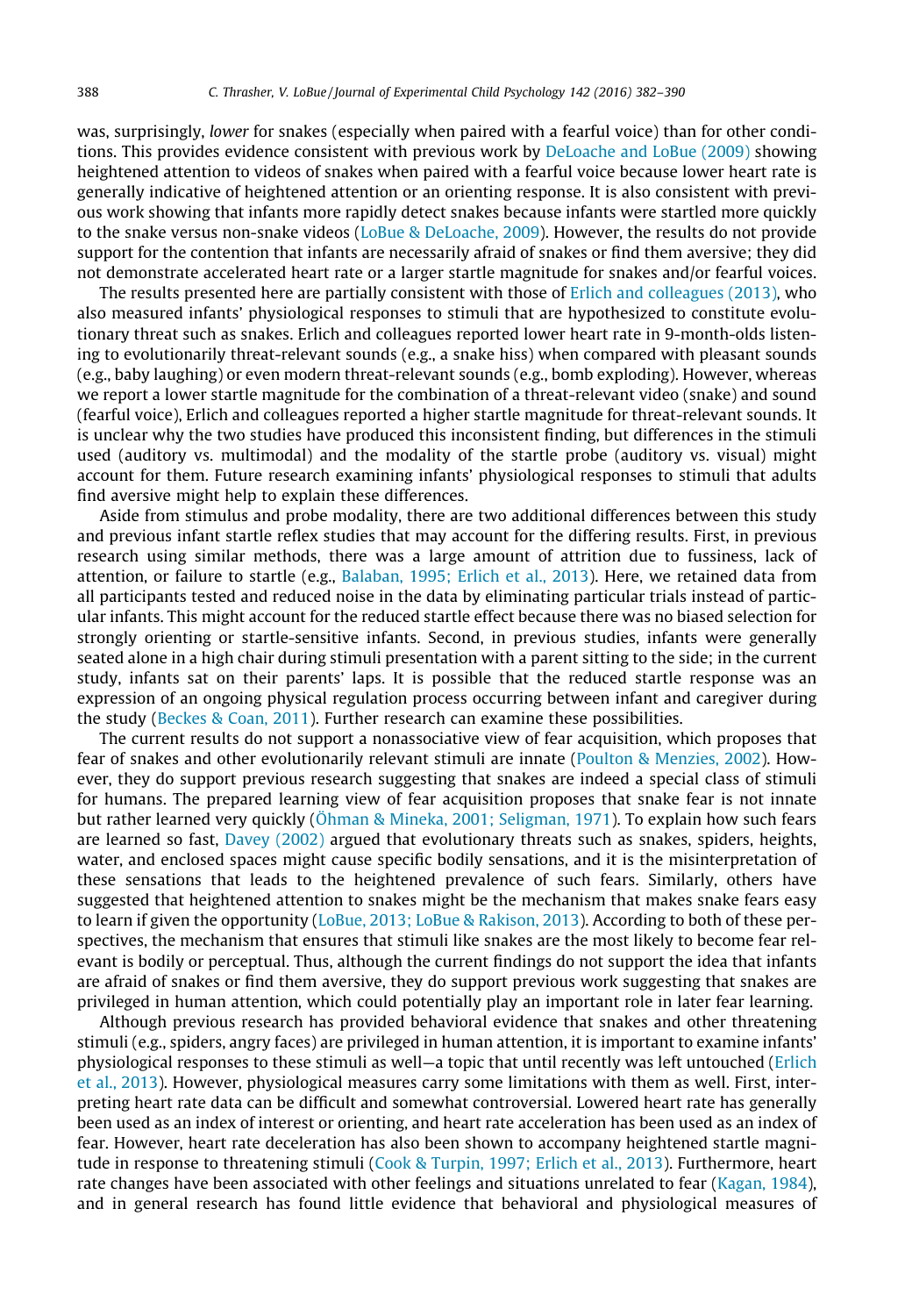<span id="page-7-0"></span>emotion are correlated (Barrett, 2006; Coan, 2010), suggesting that there is not a clear or straightforward way in which to interpret heart rate data.

Interpreting startle magnitude can be equally difficult, especially with infants. Previous research has shown that presenting adults with an aversive stimulus primes a defense pathway and augments startle responses, and presenting adults with a pleasant stimulus primes different motivational pathways and causes startle inhibition. Thus, when presented with threatening stimuli, adults tend to orient more quickly to the potential threat and exhibit elevated startle magnitude ([Cook &](#page-8-0) [Turpin, 1997\)](#page-8-0). Although Balaban (1995) reported that, like adults, 5-month-old infants show a facilitated startle response when presented with negative stimuli as opposed to positive stimuli, there is little empirical support from other studies suggesting that infants' sensory systems are mature enough to experience adult-like emotionally specific startle modulation. Furthermore, Balaban noted that her findings might have resulted from a sensory selective startle modulation where infants were orienting away from the aversive angry face and toward other modalities. This explanation is supported by research showing that whereas infants tend to visually orient away from angry faces [\(Grossmann,](#page-8-0) [Striano, & Friederici, 2007; Schwartz, Izard, & Ansul, 1985](#page-8-0)), they also show event-related potential (ERP) responses with a larger negative component (Nc) at fronto-central leads, suggesting that they allocate more attentional resources to angry faces despite orienting away from them [\(Kobiella,](#page-8-0) [Grossmann, Reid, & Striano, 2008](#page-8-0)).

One final issue with studying heart rate and startle magnitude in the context of emotion is that they are difficult to interpret individually outside the context of a larger suite of behaviors generally associated with a single emotional response. [Lang, Davis, and Öhman \(2000\)](#page-8-0) suggested that heart rate change, startle potentiation, orienting, and fear are all involved in a multifaceted defense cascade. In this cascade, an initial encounter with a remote potential threat might elicit an initial orienting response including heart rate deceleration, whereas an encounter with a more imminent threat that requires immediate action might activate later stages of the defense cascade, characterized by startle potentiation and a rising heart rate. The exact nature of infant startle modulation to threat stimuli is still unknown, and future research is needed to explore this important issue.

Taken together, the work presented here supports previous work suggesting that infants are highly attentive to snakes (especially when paired with a fearful voice) and respond to them differentially when compared with other stimuli [\(DeLoache & LoBue, 2009; LoBue & DeLoache, 2009; Rakison,](#page-8-0) [2009](#page-8-0)). However, there was no evidence to suggest that snakes are aversive or fear relevant for infants at this early stage in development. Research on infants' behavioral and physiological responses is still very limited, and future work is needed in order to elucidate how to best interpret infants' responses to snake and other threatening stimuli.

# Acknowledgments

We thank the parents of all participants for assisting in this research, and special thanks go to Jim Coan and Judy DeLoache for assistance with experimental design and data analysis.

# References

[Agras, S., Sylvester, D., & Oliveau, D. \(1969\). The epidemiology of common fears and phobia.](http://refhub.elsevier.com/S0022-0965(15)00217-9/h0005) Comprehensive Psychiatry, 10, [151–156](http://refhub.elsevier.com/S0022-0965(15)00217-9/h0005).

[Allen, J. J. B., Chambers, A. S., & Towers, D. N. \(2007\). The many metrics of cardiac chronotropy: A pragmatic primer and a brief](http://refhub.elsevier.com/S0022-0965(15)00217-9/h0010) comparison of metrics. [Biological Psychology, 74](http://refhub.elsevier.com/S0022-0965(15)00217-9/h0010), 243–262.

[Anthony, B. J., & Graham, F. K. \(1983\). Evidence for sensory-selective set in young infants.](http://refhub.elsevier.com/S0022-0965(15)00217-9/h0015) Science, 220, 742–744.

[Anthony, B. J., & Graham, F. K. \(1985\). Blink reflex modification by selective attention: Evidence for the modulation of](http://refhub.elsevier.com/S0022-0965(15)00217-9/h0020) [''automatic"](http://refhub.elsevier.com/S0022-0965(15)00217-9/h0020) processing. [Biological Psychology, 21](http://refhub.elsevier.com/S0022-0965(15)00217-9/h0020), 43–59.

[Balaban, M. T. \(1995\). Affective influences on startle in five-month-old infants: Reactions to facial expressions of emotion.](http://refhub.elsevier.com/S0022-0965(15)00217-9/h0025) Child [Development, 66](http://refhub.elsevier.com/S0022-0965(15)00217-9/h0025), 28–36.

[Banse, R., & Scherer, K. R. \(1996\). Acoustic profiles in vocal emotion expression.](http://refhub.elsevier.com/S0022-0965(15)00217-9/h0030) Journal of Personality and Social Psychology, 70, [614–636](http://refhub.elsevier.com/S0022-0965(15)00217-9/h0030).

[Barrett, L. F. \(2006\). Solving the emotion paradox: Categorization and the experience of emotion.](http://refhub.elsevier.com/S0022-0965(15)00217-9/h0035) Personality and Social [Psychology Review, 10](http://refhub.elsevier.com/S0022-0965(15)00217-9/h0035), 20–46.

[Beckes, L., & Coan, J. A. \(2011\). Social baseline theory: The role of social proximity in emotion and economy of action.](http://refhub.elsevier.com/S0022-0965(15)00217-9/h0040) Social and [Personality Psychology Compass, 5](http://refhub.elsevier.com/S0022-0965(15)00217-9/h0040), 976–988.